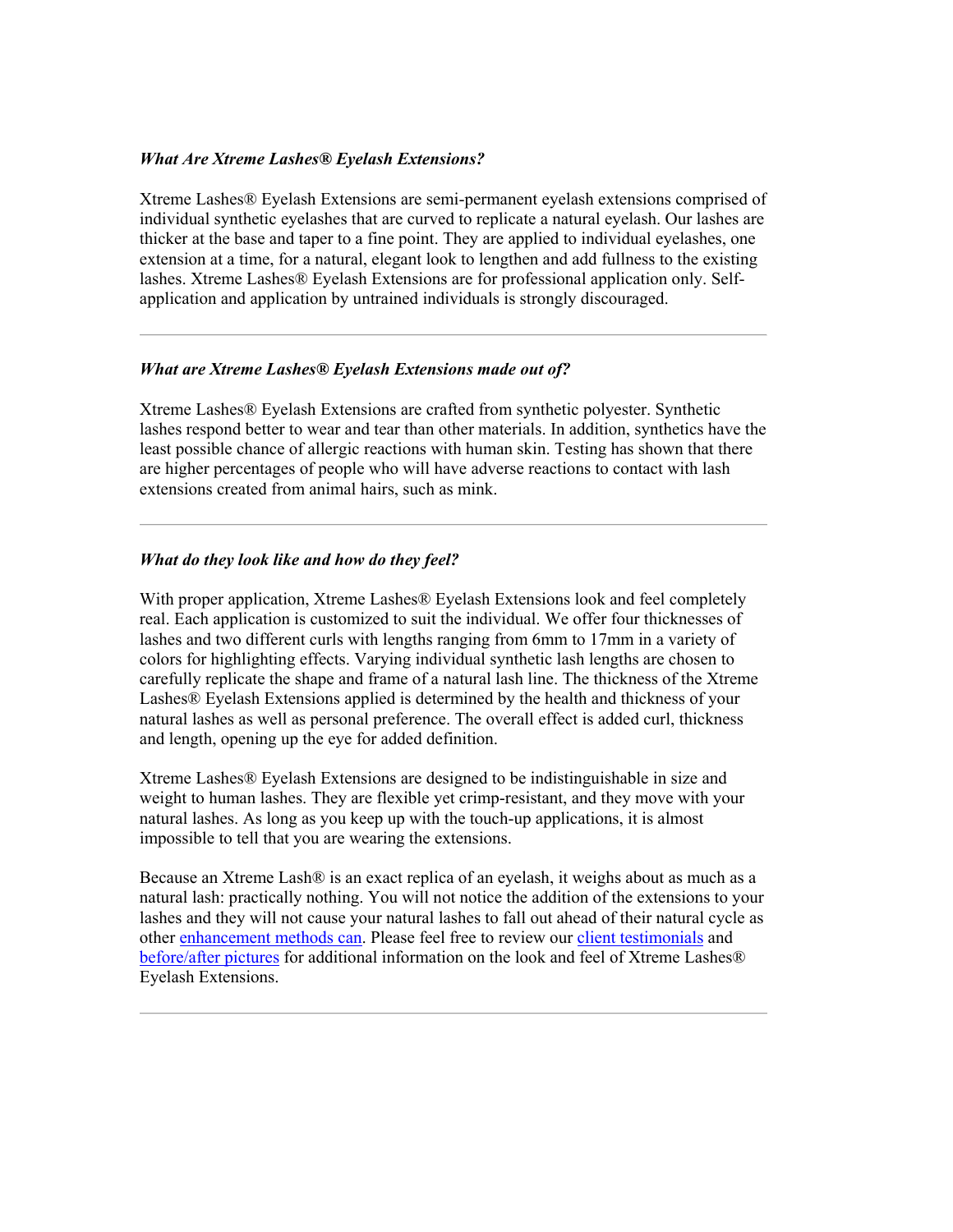# *What are the benefits of wearing Xtreme Lashes® Eyelash Extensions?*

Most women choose Xtreme Lashes® Eyelash Extensions to lengthen their natural lashes while others want their lashes to look fuller. A number of women with naturally light colored lashes choose Xtreme Lashes® Eyelash Extensions to darken their existing lashes. Still others love the different, fun looks they can achieve with highlighting and layering.

Xtreme Lashes® Eyelash Extensions can create a younger appearance on many clients. Several consumers who were contemplating having work done on their faces have informed us that they no longer feel the need as a result of wearing Xtreme Lashes® Eyelash Extensions. Xtreme Lashes® Eyelash Extensions create the appearance of a brighter, more open and rested eye, thereby creating a more youthful and rejuvenated look.

Above all, the main advantage of Xtreme Lashes® Eyelash Extensions is how much time you can save during your beauty regimen. Xtreme Lashes® Eyelash Extensions allow you to spend less time with makeup; mascara is certainly no longer necessary. Because our lashes are bigger at the base, they create the same effect as eyeliner so that step can be avoided as well. Overall, Xtreme Lashes® Eyelash Extensions will give you the appearance of having put significant effort into your eye makeup when, in reality, you spent no time at all. No application of eye makeup and no need for removal at the end of the day. The added benefit is that they look beautiful morning and night, all day, every day. Say goodbye to the application of mascara, stained tears and mascara raccoon masks around the eyes. With Xtreme Lashes® Eyelash Extensions you can look and feel gorgeous from the moment you wake up until the moment you fall asleep with little to no effort.

# *How long do Xtreme Lashes® Eyelash Extensions Last?*

The look can be maintained indefinitely with refills. When properly applied, an Xtreme Lashes® Eyelash Extension will remain in place until the natural lash on which it rests falls out. This can be as long as two months or more.

- Natural eyelashes grow in and fall out in cycles (every 60 to 90 days). When a natural lash matures and falls out, a new lash has already been growing and quickly replaces it without us noticing the turnover. This process is constant and at any given moment our many natural lashes are at different stages of maturity. Some are just growing in, while others are ready to shed. People typically shed between 1 and 5 natural lashes each day, depending on their individual growth cycles. On shorter natural lashes, this growing and shedding cycle is virtually unnoticeable.
- When eyelashes are extended with Xtreme Lashes® Eyelash Extensions, it will be more noticeable when these lashes shed because they are longer and darker than natural lashes. Please keep in mind this is a perfectly normal occurrence, with or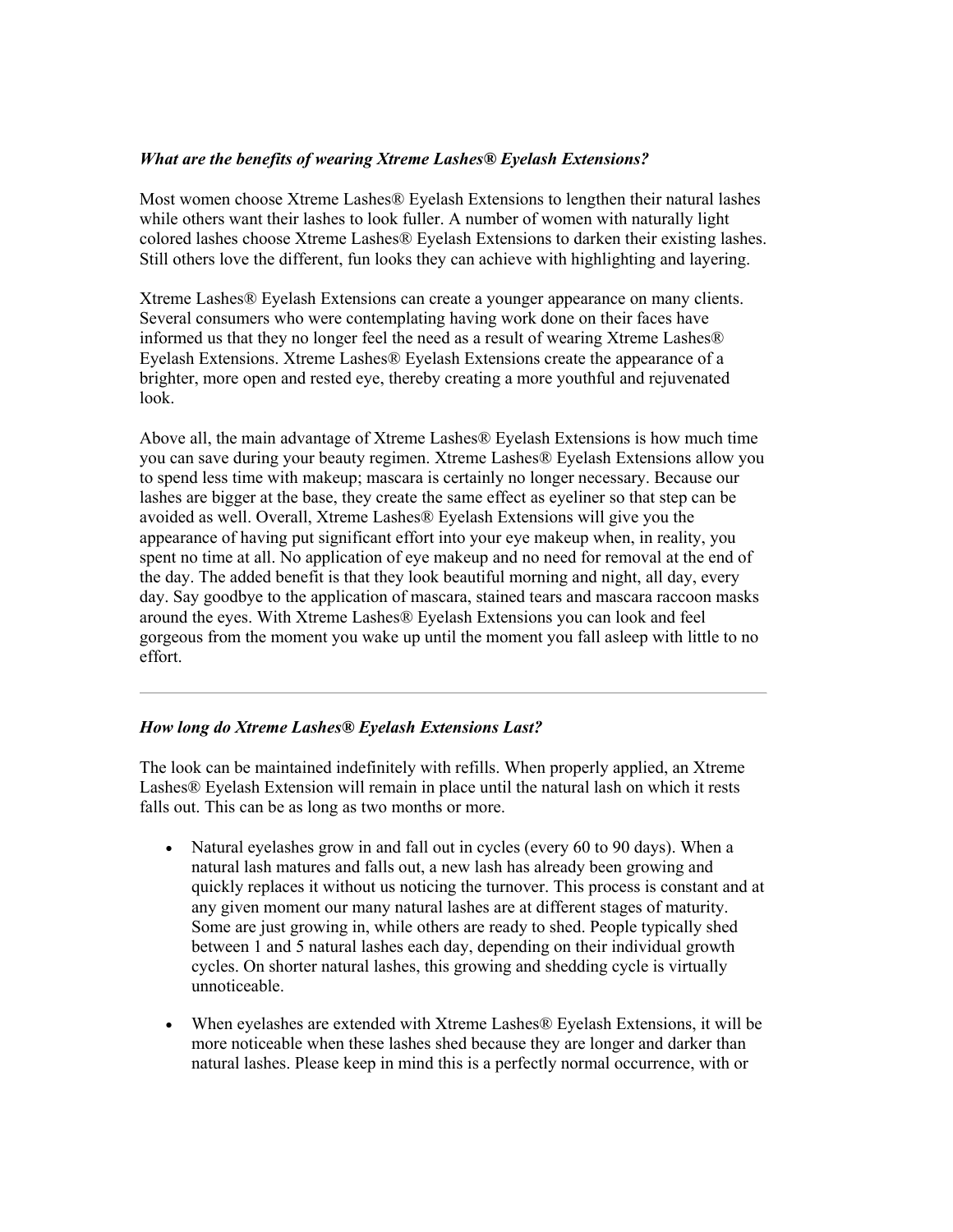without extensions. Lash Stylists will apply Xtreme Lashes® Eyelash Extensions primarily to those lashes that are in the middle of their maturation cycle to maximum the amount of time they will last, without jeopardizing the health of 'baby' lashes. The Xtreme Lash® will fall out with the natural lash it is attached to when it reaches the end of its growth cycle. A few Xtreme Lashes® Eyelash Extensions may shed within the first week because the attached natural lashes are at the end of their growth cycle. Most will remain in place for approximately two months.

With prope[r care and maintenance,](http://www.xtremelashes.com/CR_faq_lash_extensions.aspx) touch-ups are typically only needed once every 2 to 4 weeks to replace the lashes that have shed. Your Xtreme Lashes® Eyelash Extensions Stylist will add extensions to the newest mature natural lashes to maintain a full, lush appearance.

# *How long does the procedure take?*

Depending on the expertise and experience of the Lash Stylist and the number of lashes being applied, it generally takes between 90 to 150 minutes to apply a full set of Xtreme Lashes® Eyelash Extensions. Touch-ups can be done in as little as 15 to 60 minutes.

#### *Can you describe the application process?*

You will be comfortably reclined with your eyes closed while Xtreme Lashes® Eyelash Extensions are applied one at a time to your own natural eyelashes. There is no discomfort or pain involved in the procedure. In fact, most clients find it is so relaxing and comfortable that they fall asleep.

#### *I have no lashes at all, can I wear Xtreme Lashes® Eyelash Extensions?*

Because Xtreme Lashes® Eyelash Extensions are applied to existing natural lashes you must have some natural lashes to receive the procedure. Xtreme Lashes® Eyelash Extensions should not, and in many cases cannot, be applied to clients who have alopecia, are undergoing chemotherapy or those who suffer from Trichotillomania, unless and until the individual has received effective treatment and normal lash growth has resumed.

# *Can I apply Xtreme Lashes® Eyelash Extensions to my own eyelashes?*

No. Only a trained professional will be able to safely apply Xtreme Lashes® Eyelash Extensions. Unprofessional application or self-application may cause eye injury, lash